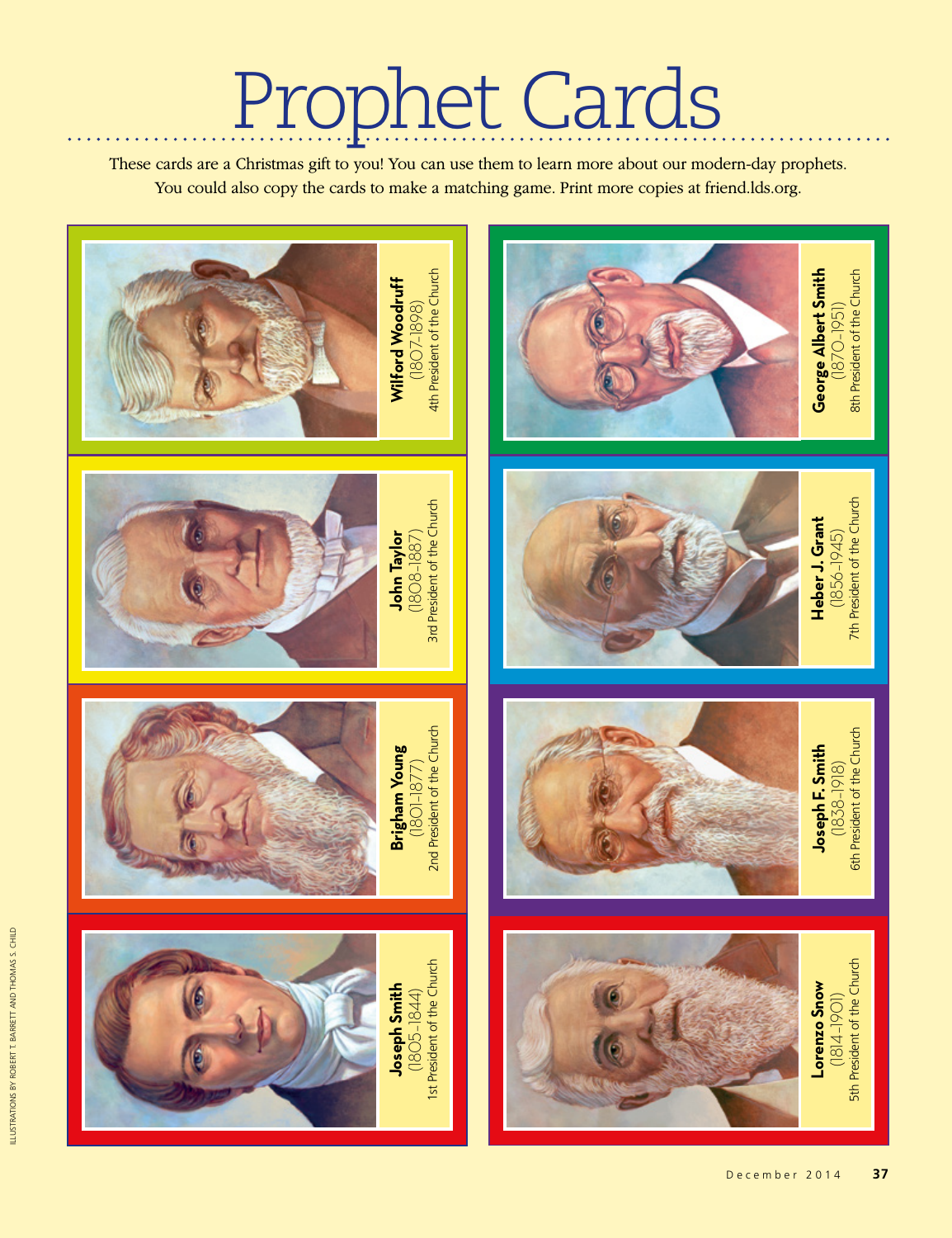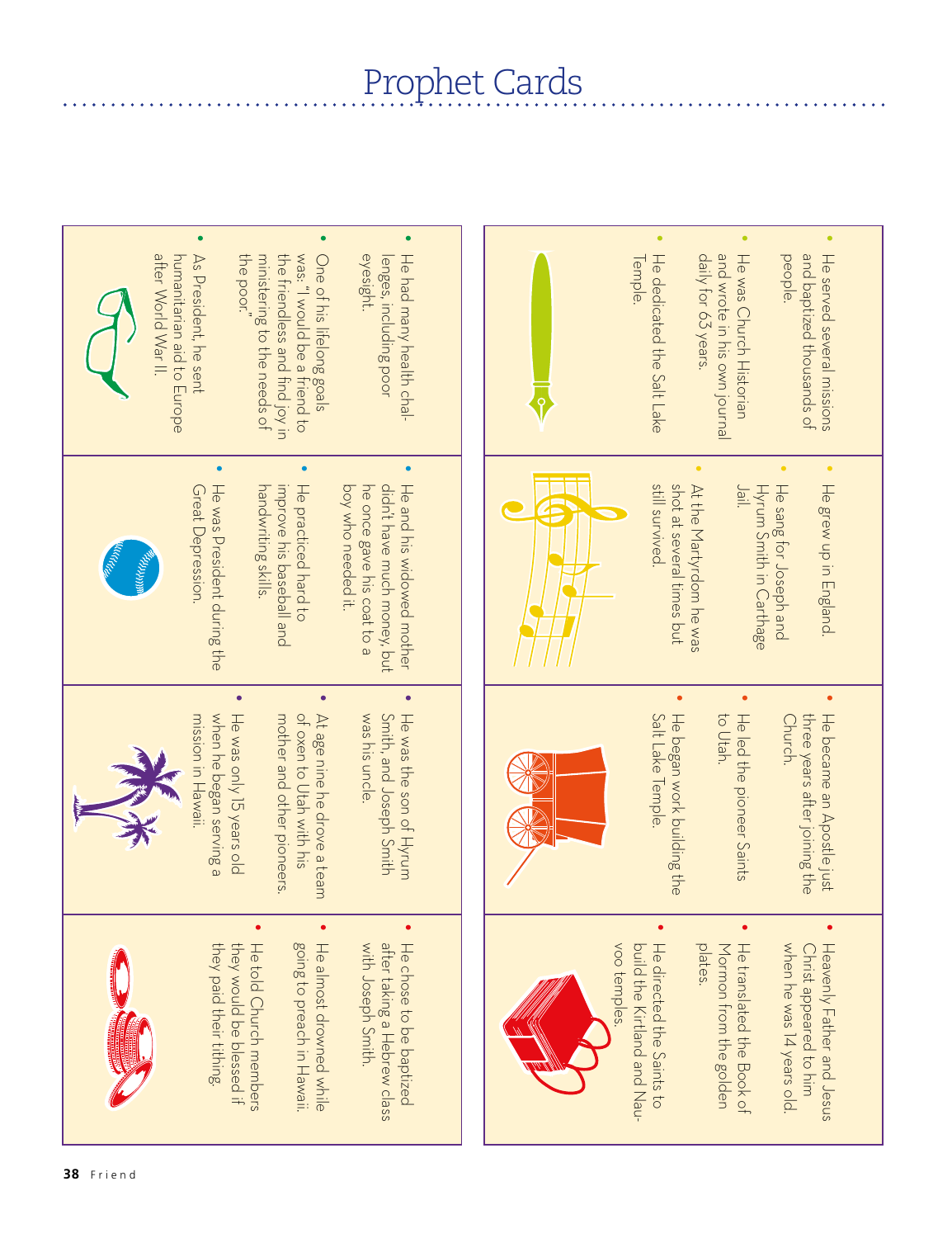$\bullet\quad\bullet\quad\bullet\quad\bullet$